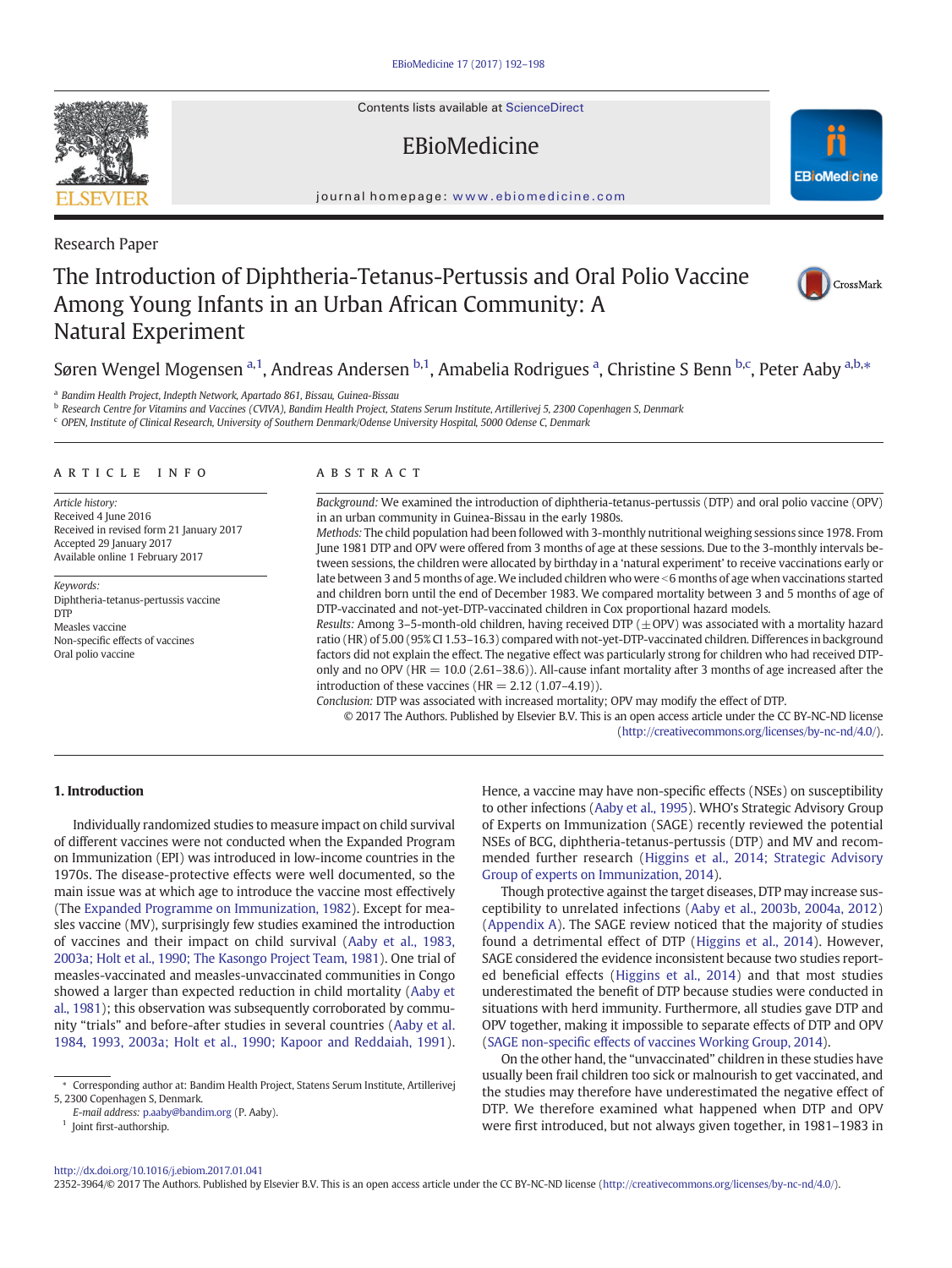<span id="page-1-0"></span>the capital of Guinea-Bissau. In this situation the children were allocated by birthday to receive vaccines early or late and the "unvaccinated" were therefore not frail children.

#### 2. Methods

#### 2.1. Background

Bandim Health Project (BHP) has followed an urban community with a demographic surveillance system since December 1978, and took part in the introduction of vaccines well before a full-fledged national program was implemented with UNICEF support in 1986 ([Aaby](#page-6-0) [et al., 1984, 2004a\)](#page-6-0).

#### 2.2. Demographic Surveillance

In 1978–1979, under-five mortality was nearly 500/1000. Since malnutrition was assumed to be the main cause, a study was initiated to determine why children were malnourished [\(Aaby et al., 1983\)](#page-6-0). However, severe malnutrition was not evident, and to understand the high mortality we started a health and demographic surveillance system (HDSS). The area was mapped and a census conducted. Four health workers were employed to identify pregnant women, encourage women to attend ante-natal clinics, and to follow children with anthropometric measurements to assess growth patterns and detect malnourished children. Each health worker followed a population of 1500–2000 individuals. The health workers were supervised by an expatriate nurse.

For each sub-district in Bandim, the responsible health worker kept a list of children under three years of age. BHP had no computerized surveillance system until 1990 but kept an A5 card ("BHP card") for each child, where weights and vaccination dates were noted. The child's growth card was kept by the mother.

The Bandim population was very mobile. It was important to maintain contact with the natal village for ceremonial purposes and to secure rice. Furthermore, mothers were not supposed to have sexual relations during breastfeeding [\(Jakobsen et al., 2004\)](#page-6-0). Breastfeeding was prolonged in Guinea-Bissau. Thus, many women stayed in the rural areas with their natal family while breastfeeding. These cultural traditions introduced variability in the participation in weighing and vaccination sessions.

#### 2.3. Anthropometry

We arranged quarterly weighing sessions in each sub-district. The responsible health worker advised mothers the day before a community weighing. The following morning, the weight was measured and noted on the child's growth card and the BHP card. When the World Food Program provided supplementary feeding this was given to families with malnourished children.

#### 2.4. Vaccinations

There was no community vaccination program in 1981 except that we had organized a few measles vaccination campaigns [\(Aaby et al.,](#page-6-0) [1984](#page-6-0)). Mothers could take their children to the Mother and Child Health Program in town. However, this clinic was mainly attended by the urban elite. Few children were vaccinated before BHP organized vaccination sessions (Table 1).

In June 1981, BHP started to provide vaccinations at the quarterly weighing sessions. A health center nurse accompanied the weighing team and vaccinated eligible children. DTP and OPV were provided from 3 months and MV from 9 months of age. OPV-at-birth was not given then. The three DTP and OPV doses could be given with an interval of one month but since we only arranged weighing every three months, most children had longer intervals between doses. DTP was administered intramuscularly and OPV as an oral drop. When both vaccines were administered at the same session OPV was usually given first and then DTP; the children would usually start crying after DTP due to the pain of the injection and it would therefore have complicated the administration of OPV to give DTP first. There were several periods where either OPV or DTP was missing [\(Fig. 1](#page-2-0)). BCG was rarely provided at the weighing sessions since most nurses were not trained to administer intra-dermal vaccination. A total of 269 children may have been BCG vaccinated as they had a vaccination date on their card ( $N =$ 192) or were noted to have received BCG but no date given ( $N = 77$ ).

The expatriate nurse sometimes organized additional vaccination sessions in which the children were not weighed. During these sessions,

#### Table 1

Median age of vaccination and coverage for BCG, DTP and OPV of study cohort.

|                                 | 1980            | 1981            | 1982            | 1983            | 1981-1983       |
|---------------------------------|-----------------|-----------------|-----------------|-----------------|-----------------|
| Median age in days (N vaccines) |                 |                 |                 |                 |                 |
| <b>BCG</b>                      | 9(4)            | 48.5(50)        | 34(46)          | 25(68)          | 33 (164)        |
| DTP1                            | 97(12)          | 127 (147)       | 121 (164)       | 117 (278)       | 121 (589)       |
| OPV1                            | 98 (12)         | 118 (185)       | 121.5 (170)     | 117(225)        | 118 (580)       |
| <b>MV</b>                       | 181(5)          | 141 (53)        | 157(2)          | 110(1)          | 141.5(56)       |
| Coverage at 6 months of age     |                 |                 |                 |                 |                 |
| <b>BCG</b>                      | 1.7% (5/289)    | 3.5% (12/342)   | 23.7% (72/304)  | 17.4% (57/327)  | 14.5% (141/973) |
| DTP1                            | 4.2% (12/289)   | 31.3% (107/342) | 61.2% (186/304) | 73.1% (239/327) | 54.7% (532/973) |
| DTP3                            | $2.4\%$ (7/289) | $0.9\%$ (3/342) | 4.3% (13/304)   | 4.0% (13/327)   | 3.0% (29/973)   |
| OPV1                            | 4.2% (12/289)   | 43.0% (147/342) | 62.5% (190/304) | 69.7% (228/327) | 58.1% (565/973) |
| OPV3                            | 2.4% (7/289)    | $2.0\%$ (7/342) | 4.3% (13/304)   | 4.0% (13/327)   | 3.4% (33/973)   |
| <b>MV</b>                       | $2.8\%$ (8/289) | 15.2% (52/342)  | $0.7\%$ (2/304) | $0\% (0/327)$   | 5.5% (54/973)   |
| Coverage at one year of age     |                 |                 |                 |                 |                 |
| <b>BCG</b>                      | $2.6\%$ (3/116) | $2.4\%$ (7/294) | 15.4% (51/332)  | 17.4% (46/264)  | 11.7% (104/890) |
| DTP1                            | $2.6\%$ (3/116) | 32.7% (96/294)  | 71.1% (236/332) | 83.0% (219/264) | 61.9% (551/890) |
| DTP3                            | $2.6\%$ (3/116) | 4.4% (13/294)   | 18.4% (61/332)  | 43.2% (114/264) | 21.1% (188/890) |
| OPV1                            | $2.6\%$ (3/116) | 37.4% (110/294) | 77.4% (257/332) | 84.8% (224/264) | 66.4% (591/890) |
| OPV3                            | $2.6\%$ (3/116) | 12.2% (36/294)  | 32.5% (108/332) | 44.3% (117/264) | 29.3% (261/890) |
| MV                              | 15.5% (18/116)  | 68.0% (200/294) | 34.0% (113/332) | 51.1% (135/264) | 50.3% (448/890) |

Notes: The inclusion criteria for the cohort in Table 1 are the same as for our study cohort: weight examination after 15 days of age and contribute time between 91 and 183 days of age. Median age: 'year' means the year the vaccination was given, and median age is the median age at time of vaccination with a given vaccine among children vaccinated before turning 6 months. E.g. the 4 BCG vaccines in the 1980 column were given in 1980 to children with a median age of 9 days.

Coverage: 'year' means the year when the child turned exactly 1 year (or 6 months) old and coverage was assessed. Only children surviving to 1 year (or 6 months) of age were assessed for coverage. Children turning 1 year in 1984 were thus not presented in the table.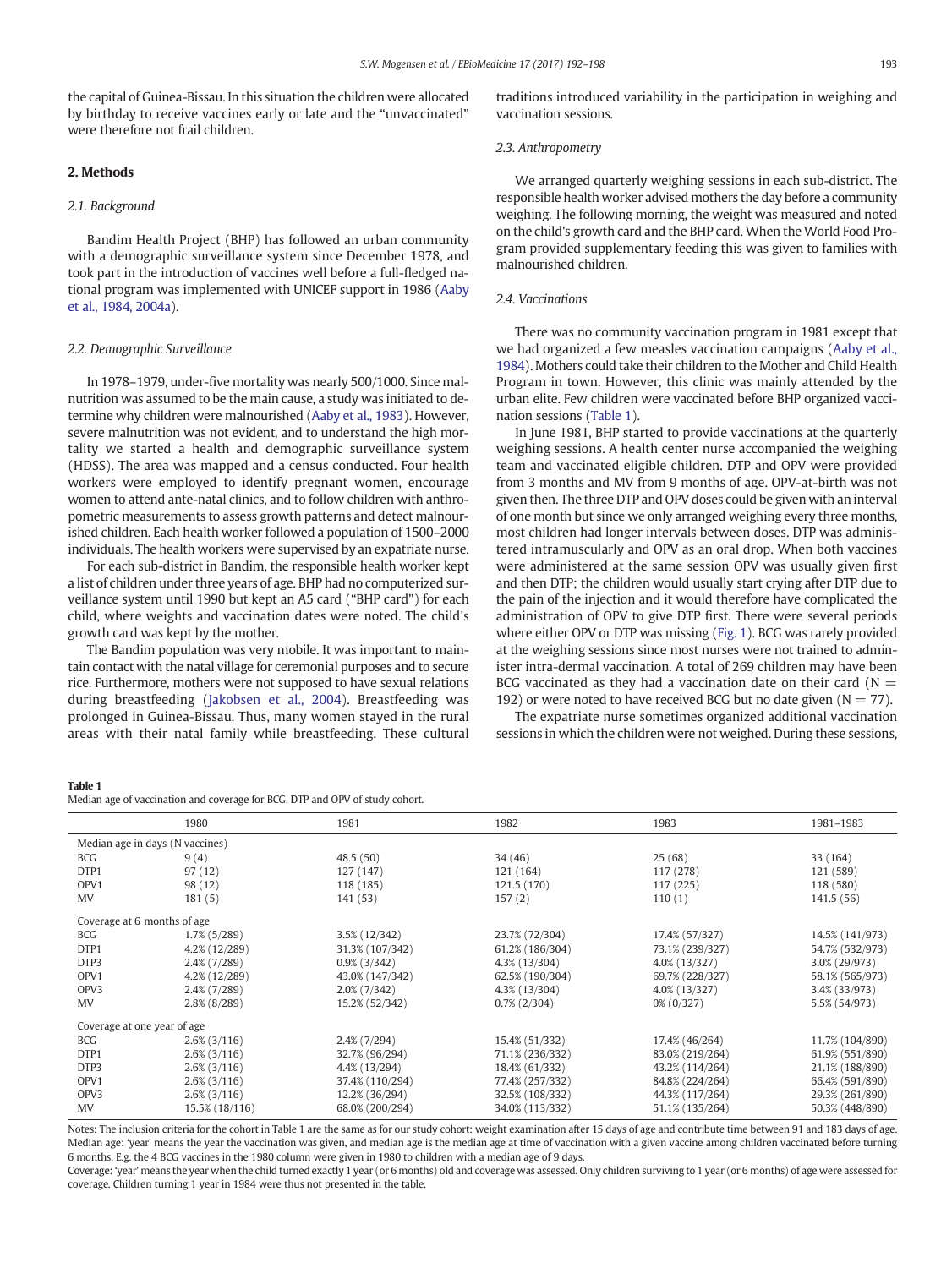<span id="page-2-0"></span>

Fig. 1. Each vaccination of the specified type is plotted according age of the recipient and date of vaccination.

vaccinations were noted on the BHP cards. Both nurses and mothers thought that sick children should not be vaccinated; the BHP card often indicated that the child was 'sick', 'malnourished' or 'orphan' as an explanation of why an age-eligible child had not been vaccinated.

#### 2.5. Data Control

When a computerized system became available in 1990–1991, weights and vaccinations from the BHP cards were entered. For the present analysis, all information on dates of visit, weights and vaccination dates was checked against the original cards. A few cards were not available or could no longer be found (Fig. 2).



Notes: DOB=date of birth; [] indicates the number of deaths before 6 months of age in the group.

Fig. 2. Flowchart of study population and children included in the analyses. Notes:  $DOB =$ date of birth; [] indicates the number of deaths before 6 months of age in the group.

#### 2.6. The Study Cohort

We included children born from December 3, 1980 as they would become eligible for vaccination before 6 months of age (Fig. 2). Few children were vaccinated with BCG ([Table 1\)](#page-1-0). Children who travelled and never attended any session were not included in the 'unvaccinated' group. Children weighed within a fortnight of their birth to obtain a birth weight were only included if they took part in a subsequent community weighing session. Furthermore, we excluded orphans since they were not breastfed and were likely to have different care. The cohort is depicted in Supplementary Fig. 1.

#### 2.7. Natural Experiment for 3–5-month-old Children

Though not individually randomized, the present study is a natural experiment with limited bias in group allocation: With 3-monthly intervals between weighing sessions, children were allocated by their birthday to receive their first vaccinations early or late between 3 and 5 months of age [\(Fig. 3](#page-3-0)). We therefore compared 3–5-month-old children who had received DTP ( $\pm$ OPV) vaccinations early with children who had not yet received these vaccinations. Since there were no healthy "unvaccinated" children after 6 months of age unless they had travelled, we censored follow-up of all children at 6 months of age [\(Fig. 3\)](#page-3-0).

Sick children were not vaccinated, in the main analysis we therefore censored 'unvaccinated' children who attended a weighing session but did not receive a vaccination [\(Fig. 3](#page-3-0)). Since the censoring of sick children could have introduced a bias, we also conducted an intention-to-treat analysis in which the censored children were transferred to the DTP group. Hence, in this analysis we compared the mortality of the intended-DTP-vaccinated group and the not yet DTP-vaccinated group.

Children were included from 91 days of age if they had been examined in a weighing session before 91 days; if they were only seen in a weighing session after 3 months of age they were only included from the day seen. DTP was not administered elsewhere and the follow-up time of children was therefore counted as DTP-unvaccinated time in the survival analysis until BHP provided the vaccine. Time as DTP-unvaccinated also came from children who did not turn up at the weighing sessions between 3 and 5 months of age but had been seen before 3 months of age and therefore were part of the community cohort [\(Fig. 3](#page-3-0)). Hence, the DTP-vaccinated and DTP-unvaccinated children were all children from the same cohort of children born in Bandim and their allocation depended on the timing of their birth date, the timing of the weighing sessions and their travelling pattern. We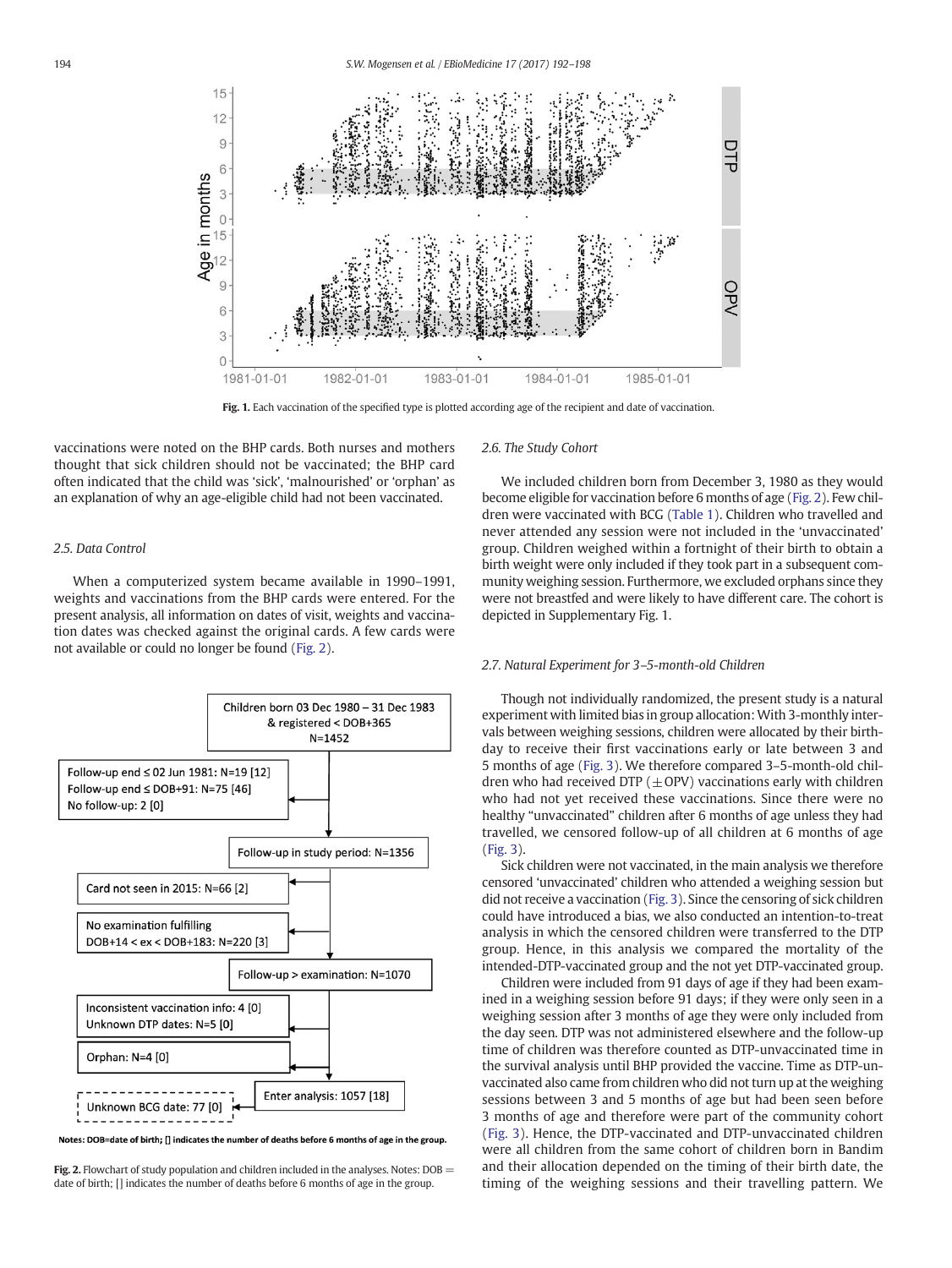#### Natural variation in timing of vaccination

<span id="page-3-0"></span>

Fig. 3. Natural experiment study design. Note: Children were weighed every third month. After 3 months of age they received DTP and OPV on weighing days if they were healthy. Children who attended but were not vaccinated at a weighing session after 3 months of age were censored in the survival analysis comparing DTP-vaccinated and unvaccinated children.

compared the background factors for the children who were DTP vaccinated, attended a weighing session between 3 and 5 months but were not vaccinated and those who did not attend a weighing session (Table 2).

We also examined the mortality of children who due to logistic reasons had received DTP-only. Absences and travelling patterns are unlikely to differ between children who at their first vaccination had received  $DTP1 + OPV$  versus  $DTP1$ -only; these two groups were equally likely to receive subsequent vaccinations both with respect to timing of subsequent vaccinations and coverage (data available on request).

#### 2.8. Statistical Methods

First possible enrolment date was June 2, 1981, when DTP and OPV vaccinations were introduced. Different vaccination groups were compared using a Cox proportional hazard model with age as underlying time.

Children were classified according to their most recent vaccination (Supplementary Table 1). We ignored BCG vaccinations in the main analysis because we gave few BCG vaccinations [\(Table 1](#page-1-0)) and some children had received BCG at the maternity ward without proper documentation as some children had a BCG scar but no vaccination card. To avoid survival bias, we used a landmark approach [\(Jensen et al., 2007\)](#page-6-0); hence, a child's vaccination status was only updated from the day the information was collected. Due to the additional vaccination sessions organized by the expatriate nurse some "unvaccinated" children received a vaccine before the weighing session where they changed status to "vaccinated"; it is noted in the footnote to [Table 3](#page-4-0) how many had received such vaccinations. As a sensitivity analysis we also did an analysis including the additional vaccination sessions as landmarks. For the remainder of this paper, we will refer to these landmarks as vaccinationdays-without-weighing.

The WHO z-score for weight-for-age was used to assess nutritional status. Control for sub-district, ethnic group and twinning did not change the results (data not shown). There was no obvious clustering

#### Table 2

Background factors children in the main analysis of vaccination and mortality between 3 and 5 months of age.

|                                                                                  |                      | DTP-vaccinated at<br>3–5 months | Attended weighing session at<br>3-5 months, not vaccinated | Did not attend weighing<br>session at 3-5 months |
|----------------------------------------------------------------------------------|----------------------|---------------------------------|------------------------------------------------------------|--------------------------------------------------|
| Number                                                                           |                      | 662                             | 186                                                        | 209                                              |
| Male sex                                                                         |                      | 52.1%                           | 53.2%                                                      | 54.1%                                            |
| Twin                                                                             |                      | 2.7%                            | 2.2%                                                       | 2.9%                                             |
| Birth weight (SD)                                                                |                      | 3.23(0.025)                     | 3.28(0.061)                                                | 3.22(0.051)                                      |
| Ethnic group                                                                     |                      |                                 |                                                            |                                                  |
| • Pepel                                                                          |                      | 46.8%                           | 54.8%                                                      | 45.0%                                            |
| • Balanta                                                                        |                      | 11.8%                           | 13.4%                                                      | 16.3%                                            |
| • Other ethnic groups                                                            |                      | 41.4%                           | 31.7%                                                      | 38.8%                                            |
| Mean weight-for-age z-score (SD) at examination before 3 months of age           |                      | $-0.30(0.037)$                  | $-0.34(0.084)$                                             | $-0.43(0.066)$                                   |
| Follow-up time (person-years) between 3 and 5 months;                            | All time             | 135.5 [92]                      | 36.8 [86]                                                  | 47.4 [92]                                        |
| [Median number of days of follow]                                                | As DTP<br>vaccinated | 73.3                            | 1.8                                                        | 2.0                                              |
|                                                                                  | As<br>unvaccinated   | 62.2                            | 35.1                                                       | 45.4                                             |
| Mean number (SD) of weighing sessions per year between 6 and 11 months<br>of age |                      | 2.7(0.03)                       | 2.2(0.07)                                                  | 1.6(0.08)                                        |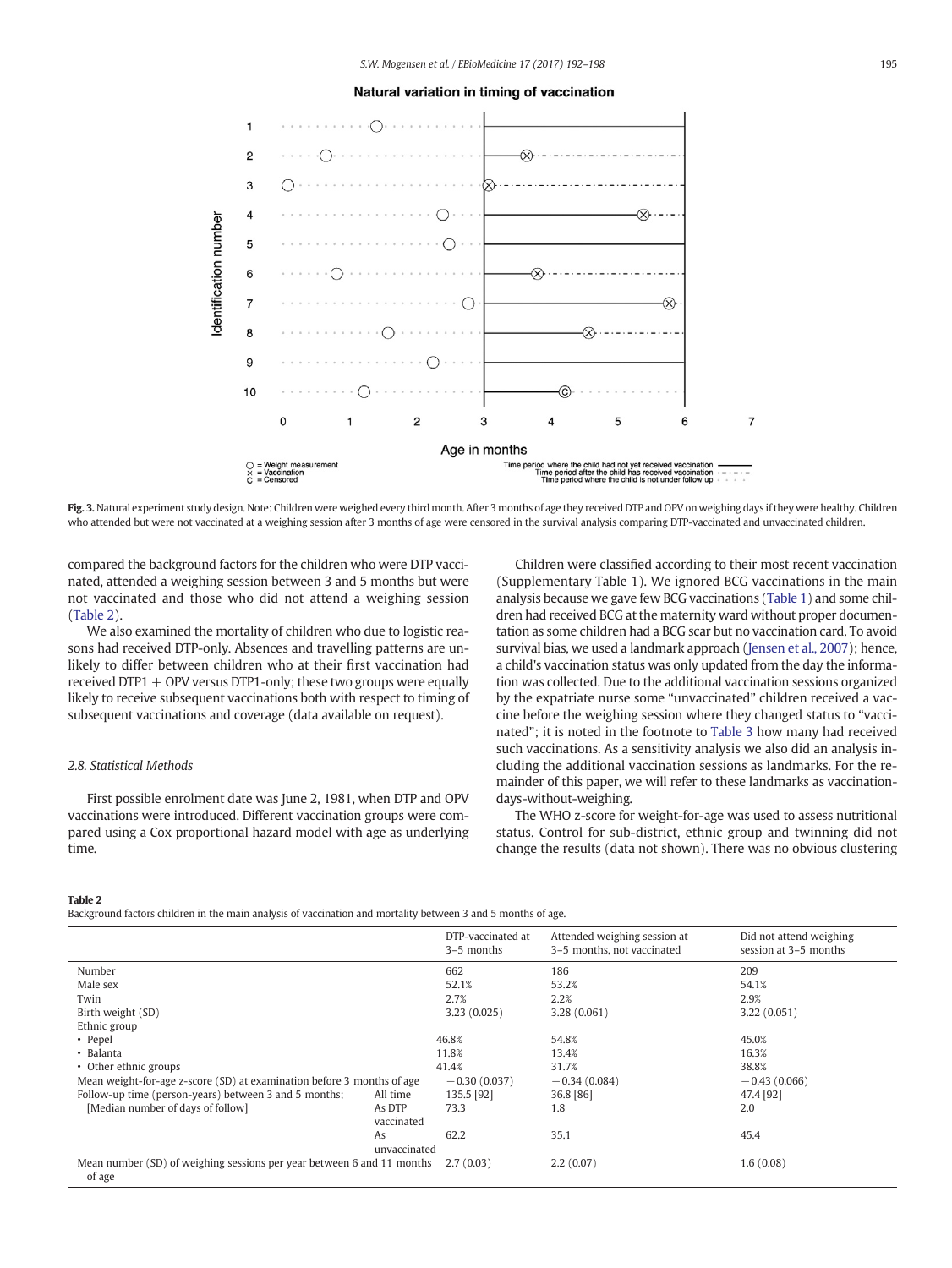#### <span id="page-4-0"></span>Table 3

Mortality rate and hazard rate (HR) for children from 3 months of age until first examination without vaccination or 6 months of age. Natural experiment.

| Age group<br>3-5 months | Mortality rate (deaths/person-years) | HR (95% CI) for DTP vs unvaccinated |                |                      |
|-------------------------|--------------------------------------|-------------------------------------|----------------|----------------------|
| All                     |                                      |                                     |                |                      |
| Unvaccinated            | 4.5(5/111.4)                         | DTP $(\pm$ OPV) (N = 462)           | 17.4(11/63.1)  | $5.00(1.53 - 16.3)$  |
| $(N = 651)$             |                                      | DTP only $(N = 101)$                | 35.2(5/14.2)   | $10.0(2.61 - 38.6)$  |
|                         |                                      | $DTP + OPV (N = 361)$               | 12.3(6/48.9)   | $3.52(0.96-12.9)$    |
| Girls                   |                                      |                                     |                |                      |
| Unvaccinated            | 1.9(1/51.9)                          | DTP $(\pm$ OPV) (N = 222)           | 13.3(4/30.1)   | $9.98(0.81 - 123.0)$ |
| $(N = 313)$             |                                      | DTP only $(N = 44)$                 | 16.2(1/6.2)    | $12.0(0.56 - 257.2)$ |
|                         |                                      | $DTP + OPV (N = 178)$               | 12.5(3/23.9)   | $9.50(0.73 - 124.0)$ |
| <b>Boys</b>             |                                      |                                     |                |                      |
| Unvaccinated            | 6.7(4/59.5)                          | DTP $(\pm$ OPV) (N = 240)           | 21.2(7/33.0)   | $3.93(1.01-15.3)$    |
| $(N = 338)$             |                                      | DTP only $(N = 57)$                 | 49.8 $(4/8.0)$ | $8.93(2.01-39.7)$    |
|                         |                                      | $DTP + OPV (N = 183)$               | 12.0(3/24.9)   | $2.21(0.44 - 11.0)$  |

Notes: There were no deaths due accidents in this age group. BCG is disregarded in the analysis. Hence, the unvaccinated children have not received DTP, OPV or MV but may have received BCG. Of the 651 unvaccinated children, 219 received DTP and/or OPV before their first weighing examination. These children counted as 'unvaccinated' until their first weighing examination. Of the 462 children who received DTP ( $\pm$ OPV), 177 received an additional DTP or OPV before 6 months of age. The OPV-only is not presented in the table because there were no deaths and very little follow-up time in this age group.

of deaths and control for season and calendar time did not change estimates (data not shown).

There were 18 deaths between 3 and 5 months of age: 3 had cough and respiratory infections as the main symptom, 3 had fever (presumed malaria), 2 were due to diarrhea, 5 had diarrhea and vomiting, 1 was a sudden death, and 4 had no information on cause.

#### 2.9. Ethics

The study of nutritional status was planned by SAREC (Swedish Agency for Research Collaboration with Developing Countries) and the Ministry of Health in Guinea-Bissau.

#### 3. Results

Of 1356 children registered in Bandim and followed to 3 months of age [\(Fig. 2\)](#page-2-0), 286 were never weighed, had no card or their card was lost. An additional 13 children had inconsistent information, vaccinations marked with a cross but without dates or were orphans. Hence, 1057 children were included in the study cohort. The median ages for DTP1 and OPV1 were 121 and 118 days, respectively [\(Table 1\)](#page-1-0). The vaccination coverage at 6 months of age was 55% for DTP1; 3% got DTP3 ([Table 1](#page-1-0)). Coverage for MV was only 6%. Of the DTP1, OPV1 and MV vaccinations noted on the BHP card 90–95% had been administered by the BHP.

For children examined after 91 days, a one-unit increase in w/a zscore was associated with an odds ratio of 1.07 (0.93–1.24) for receiving a vaccination at that weighing session.

#### 3.1. Natural Experiment with 3–5-month-old Children

There were no marked differences in background factors for the three groups of children who were DTP vaccinated at 3–5 months of age, those who attended a weighing session but were not vaccinated, and those who did not attend a weighing session at 3–5 months of age ([Table 2](#page-3-0)). Birth weight was similar in the three groups. Weight-for-age z-score before 3 months of age did not differ for the three groups ([Table 2\)](#page-3-0). Those who did not attend a weighing session at 3–5 months of age were significantly less likely to attend later weighing sessions during infancy, the mean number of visits being lower for those not attending than for those being DTP-vaccinated ( $p < 0.001$ ) [\(Table 2](#page-3-0)); hence, they are likely to have travelled more than those who were DTP-vaccinated.

In the main experiment depicted in [Fig. 3](#page-3-0), DTP vaccination ( $\pm$ OPV) compared with 'DTP-unvaccinated' was associated with a HR of 5.00 (1.53–16.3) (Table 3); the HR was 9.98 (0.81–123) for girls and 3.93 (1.01–15.3) for boys. If we also included vaccinations given on vaccinations-days-without-weighing in the landmark analysis, DTP  $(\pm$ OPV) compared with unvaccinated was associated with a HR of 3.90 (1.20– 12.3). When DTP had been given alone without OPV the HR was 10.0 (2.61–38.6) (Table 3). The difference between DTP-only children and DTP-plus-OPV does not reflect differences in follow-up and other vaccinations since the time to DTP2 and prevalence of DTP2 was the same for DTP-only and DTP-plus-OPV vaccinated children (data not shown). If we excluded the 269 children who may have been BCG vaccinated results were similar (Supplementary Table 2).

If the analysis was conducted as an intention-to-treat analysis in which the children weighed but not vaccinated were not censored but transferred to the DTP group, the intended-DTP-vaccinated group had a HR of 3.92 (1.20–12.8) compared with the not-yet vaccinated group (Supplementary Table 3).

#### 3.2. Secondary Analyses

Since the introduction of DTP and OPV apparently was associated with increased mortality, we examined what happened to infant mortality from 3 to 12 months of age after the introduction of these vaccines. The mortality rate for all 3–11 months old children increased 2 fold  $(HR = 2.12 (1.07–4.19))$  from 1980, before vaccinations, to 1982–1983, after the introduction of DTP and OPV ([Table 4](#page-5-0)).

#### 4. Discussion

#### 4.1. Main Observations

DTP vaccinations were associated with increased infant mortality even though there was no vaccine-induced herd immunity. When unvaccinated controls were normal children who had not yet been eligible for vaccination, mortality was 5 times higher for DTP-vaccinated children. Co-administration of OPV with DTP may have reduced the negative effects of DTP.

#### 4.2. Strength and Weaknesses

The present analysis assessed DTP and child survival in a "natural experiment" in which the children were allocated by the timing of their birth and community weighing sessions and the group allocation was therefore not influenced by the usual selection biases to the same extent as most other studies of DTP [\(Aaby et al., 2016](#page-6-0)). To assure that the censoring from the main analysis of children who were not vaccinated had not produced the unexpected strong result we made an intention-totreat analysis but this did not change the result. If anything the unvaccinated children had slightly worse nutritional status before 3 months of age than the children who were subsequently DTP vaccinated ( $p = 0.09$ ) ([Table 2\)](#page-3-0); the unvaccinated children travelled more than the DTP vaccinated children. These biases would tend to favor rather than increase mortality in the DTP group and the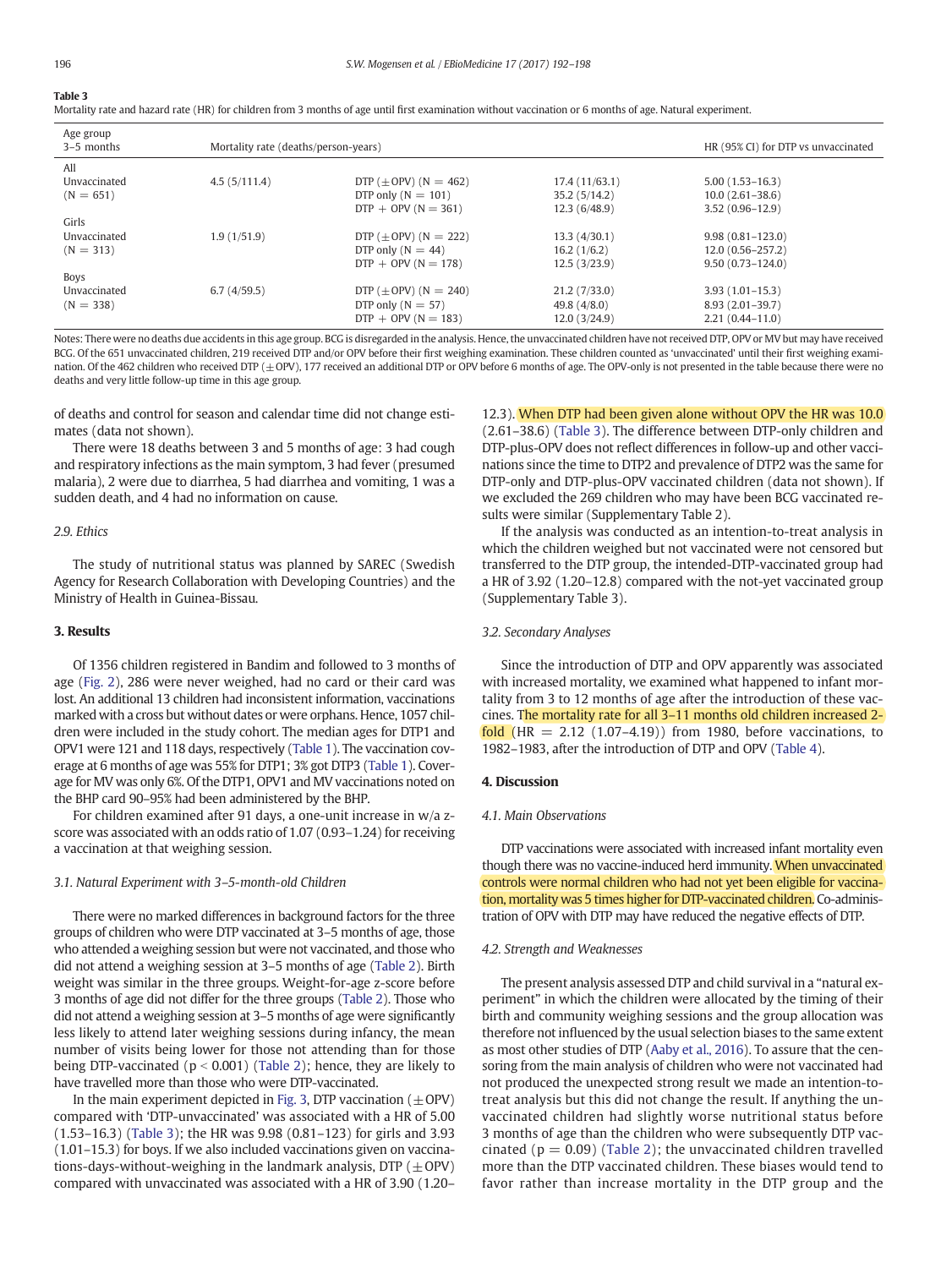<span id="page-5-0"></span>

| Table 4                                                                                 |  |
|-----------------------------------------------------------------------------------------|--|
| Mortality rates (deaths/100 person-years) between 3 and 11 months of age by study year. |  |

| Mortality rate | 1980          | 1981          | 1982          | 1983           | HR (95% CI) for 1982-1983 versus<br>1980 |
|----------------|---------------|---------------|---------------|----------------|------------------------------------------|
| Children aged  | 4.7(10/211.8) | 7.2(18/250.8) | 8.0(19/237.1) | 12.1(30/247.5) | $2.12(1.07-4.19)$                        |
| 3-11 months    | $(N = 547)$   | $(N = 678)$   | $(N = 632)$   | $(N = 638)$    |                                          |

Notes: Event recorded as accidents were not removed from this analysis.

estimates from the natural experiment may therefore still be conservative.

The estimated effects of DTP and OPV are unlikely to have been influenced by other vaccinations since very few had received other vaccines; if the children who may have received BCG were censored in the analysis the result was essentially the same (Supplementary Table 2).

The 3-monthly community examinations assured that we had follow-up information for all children and relatively accurate information on the time of death. Some children were excluded because a BHP card could not be found and we did not know whether they had been vaccinated or were travelling. Most likely, BHP cards may never have been made because the child was not coming for examination, or the card may have disappeared at community examinations, at the later handling of BHP cards by field workers or data entry clerks, or due to mice. However, the few missing cards are unlikely to have affected the main analysis as the mortality rate in this group was similar to the general mortality rate ([Fig. 2](#page-2-0)).

To assure comparability of vaccinated and unvaccinated groups, also with respect to travelling, we included only children who had been weighed in Bandim in connection with the 3-monthly community examinations. This meant that children who mostly stayed outside the area were not included in the analysis; these children had no access to community vaccinations and they lived elsewhere where the mortality risk might have been quite different, e.g. due to a higher risk of malaria infection.

The present study was not a planned trial. The study would have been a cleaner natural experiment if vaccinations had only been administered at the weighing sessions. However, the expatriate nurse did organize additional vaccinations and some 'unvaccinated' children had therefore already received a vaccination before coming for a weighing session. These 'misclassifications' do not explain the increased mortality in the DTP group. The estimate for DTP-vaccinated  $(±$  OPV) compared with DTP-unvaccinated children was 4-fold higher mortality when we included these additional landmarks in the analysis.

#### 4.3. Comparison with Previous Studies of DTP and OPV

There is only one other study of the introduction of DTP. In rural Guinea-Bissau, DTP  $(\pm$  OPV) was associated with 2-fold higher mortal-ity [\(Aaby et al., 2004a](#page-6-0)). All studies that documented vaccination status and followed children prospectively indicate that DTP has negative effects; a meta-analysis of the eight studies found 2-fold higher mortality for DTP-vaccinated compared with DTP-unvaccinated, mostly BCG-vaccinated controls ([Aaby et al., 2016](#page-6-0)) [\(Appendix A\)](#page-6-0).

The negative effect of DTP was much worse in this natural experiment than has been reported in previous studies of DTP. This is presumably due to the "unvaccinated" control children in previous studies having been a frail subgroup too frail to get vaccinated. Previous studies have not been able to compare DTP-vaccinated children with "normal" controls. Hence, most previous studies have probably underestimated the negative effect of DTP.

The potentially differential effects of DTP and OPV have only been examined in few studies. However, we have recently been able to document marked beneficial NSEs of OPV. In an RCT, OPV at birth (OPV0) reduced infant mortality by 32% (0–57%) before the children received campaign-OPV ([Lund et al., 2015](#page-6-0)). In Bissau campaign-OPV reduced the mortality rate by 19% (5–32%) (submitted). When DTP was missing for several months in Bissau, we showed that the all-cause case-fatality at the pediatric ward was 3-fold lower if the children had OPV-only as their most recent vaccination rather than the recommended combination of DTP and OPV ([Aaby et al., 2004b](#page-6-0)). Thus, OPV may have modified the negative effect of DTP.

This pattern was also seen when DTP was first introduced in the rural areas of Guinea-Bissau in 1984 [\(Aaby et al., 2004a\)](#page-6-0). OPV was not used the first year and the HR for DTP versus unvaccinated was 5.00 (0.63–39.7). In the period from 1985 to 1987, when DTP and OPV were nearly always administered together, the MRR was 1.90 (0.91– 3.97). In the present study, the hazard ratio was 10.0 (2.61–38.6) for DTP-only but 3.52 (0.96–12.9) for children who received DTP and OPV simultaneously [\(Table 3](#page-4-0)). Based on these two studies of the introduction of DTP, the HR compared with DTP-unvaccinated children was significantly different for children who had received DTP-only ( $HR = 8.14$ )  $(2.63-15.2)$ ) and for children who received both DTP and OPV (HR = 2.21 (1.16–4.19)) (test of interaction,  $p = 0.049$ ). Hence, simultaneous administration of DTP and OPV may have alleviated the negative nonspecific effect of DTP.

#### 5. Conclusions

DTP was associated with 5-fold higher mortality than being unvaccinated. No prospective study has shown beneficial survival effects of DTP. Unfortunately, DTP is the most widely used vaccine, and the proportion who receives DTP3 is used globally as an indicator of the performance of national vaccination programs.

It should be of concern that the effect of routine vaccinations on allcause mortality was not tested in randomized trials. All currently available evidence suggests that DTP vaccine may kill more children from other causes than it saves from diphtheria, tetanus or pertussis. Though a vaccine protects children against the target disease it may simultaneously increase susceptibility to unrelated infections.

The recently published SAGE review called for randomized trials of DTP [\(Higgins et al., 2014\)](#page-6-0). However, at the same time the IVIR-AC committee to which SAGE delegated the follow-up studies of the NSEs of vaccines has indicated that it will not be possible to examine the effect of DTP in an unbiased way. If that decision by IVIR-AC remains unchallenged, the present study may remain the closest we will ever come to a RCT of the NSEs of DTP.

#### Funding

The present study and cleaning of the original data was supported by a common grant from DANIDA and the Novo Nordisk Foundation (FU-11-551). The work on non-specific effects of vaccines has been supported by the Danish Council for Development Research, Ministry of Foreign Affairs, Denmark [grant number 104.Dan.8.f.], Novo Nordisk Foundation and European Union FP7 support for OPTIMUNISE (grant: Health-F3- 2011-261375). CSB held a starting grant from the ERC (ERC-2009-StG-243149). CVIVA is supported by a grant from the Danish National Research Foundation (DNRF108). PA held a research professorship grant from the Novo Nordisk Foundation.